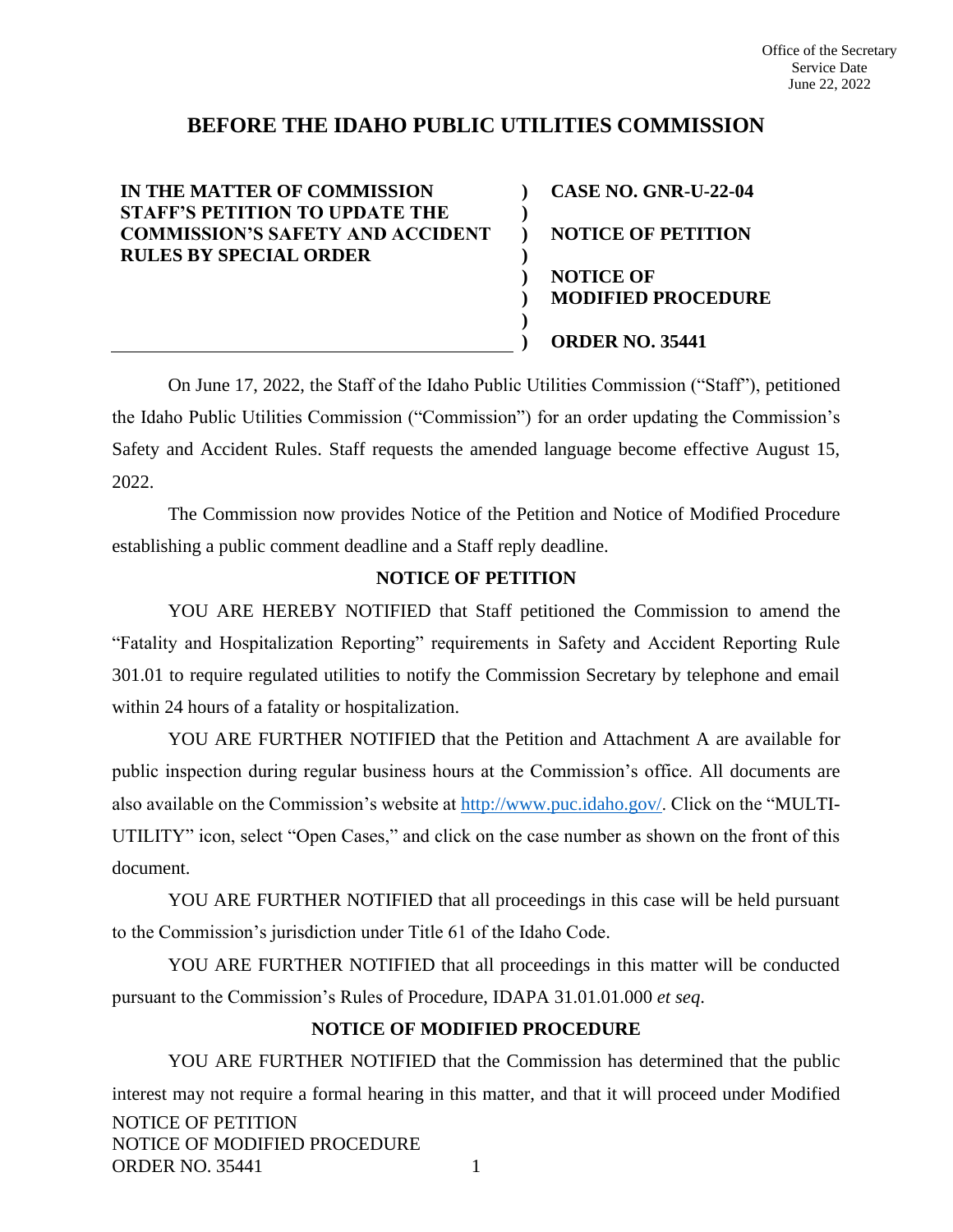Procedure pursuant to Rules 201-204 of the Commission's Rules of Procedure, IDAPA 31.01.01.201-.204. The Commission notes that Modified Procedure and written comments have proven to be an effective means for obtaining public input and participation.

YOU ARE FURTHER NOTIFIED that persons desiring to state a position on this Petition may file a written comment explaining why the person supports or opposes the Petition. Persons who would like a hearing must specifically request a hearing in their written comments. **Persons or utilities interested in filing written comments must do so within twenty-one (21) days of the service date of this Order.** Comments must be filed through the Commission's website or by e-mail unless computer access is unavailable. To comment electronically, please access the Commission's website at [http://www.puc.idaho.gov/.](http://www.puc.idaho.gov/) Click the "Case Comment Form" and complete the form using the case number as it appears on the front of this document. To file by email, persons must e-mail the comments to the Commission Secretary at the e-mail addresses listed below. If computer access is unavailable, then comments may be mailed to the Commission at this address:

### **For the Idaho Public Utilities Commission:**

Commission Secretary Idaho Public Utilities Commission P.O. Box 83720 Boise, ID 83720-0074 [secretary@puc.idaho.gov](mailto:secretary@puc.idaho.gov)

Street Address for Express Mail:

11331 W. Chinden Blvd. Building 8, Suite 201-A Boise, ID 83714

YOU ARE FURTHER NOTIFIED that Commission Staff must file any reply comments **within twenty-eight (28) days of the service date of this Order.**

YOU ARE FURTHER NOTIFIED that if no written comments or protests are received within the time limit set, the Commission will consider this matter on its merits and enter its final order without a formal hearing. If written comments are received within the time limit set, the Commission will consider them and, in its discretion, may set the same for formal hearing.

NOTICE OF PETITION NOTICE OF MODIFIED PROCEDURE ORDER NO. 35441 2